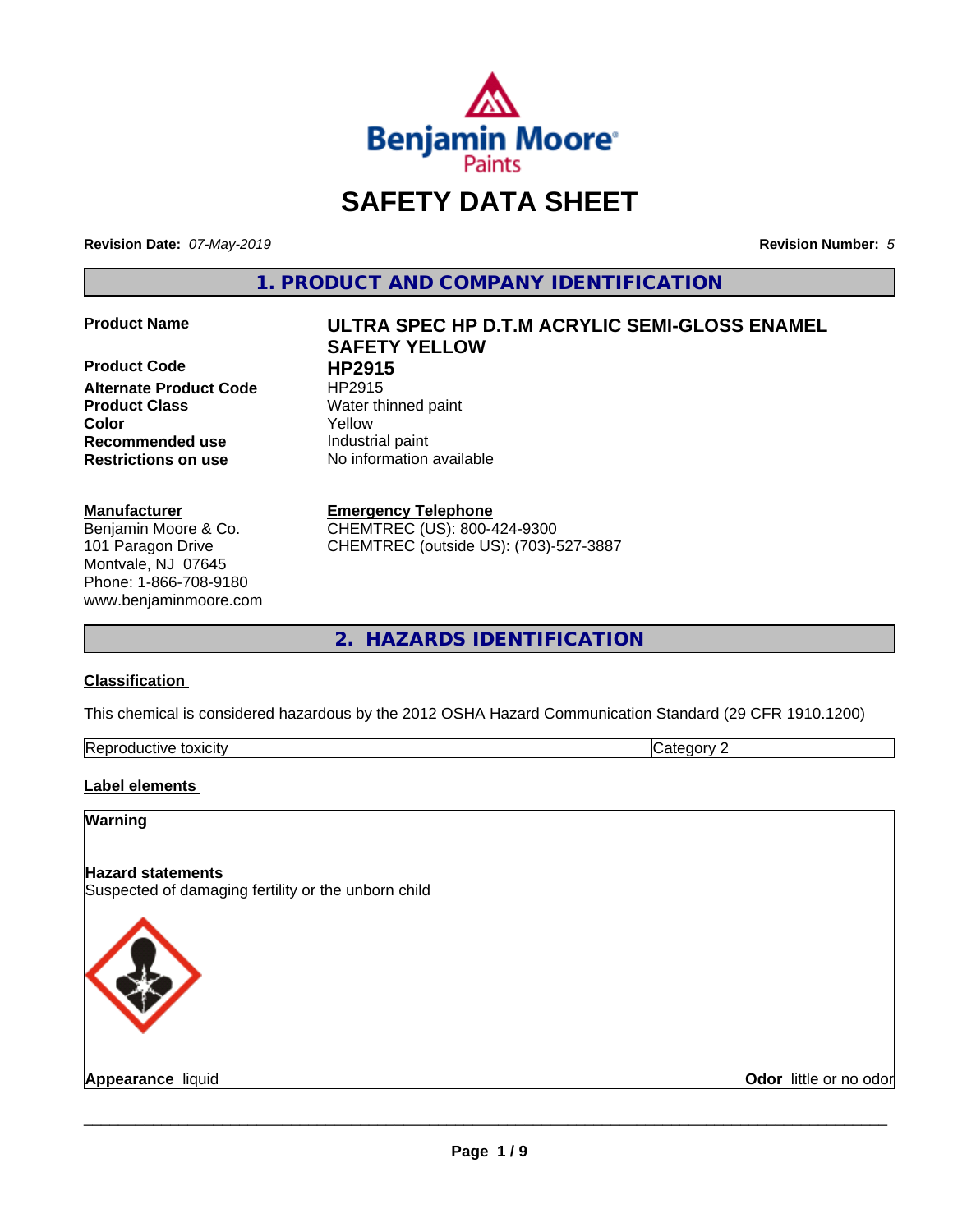#### **Precautionary Statements - Prevention**

Obtain special instructions before use Do not handle until all safety precautions have been read and understood Use personal protective equipment as required

#### **Precautionary Statements - Response**

IF exposed or concerned: Get medical advice/attention

#### **Precautionary Statements - Storage**

Store locked up

#### **Precautionary Statements - Disposal**

Dispose of contents/container to an approved waste disposal plant

#### **Hazards not otherwise classified (HNOC)**

Not applicable

#### **Other information**

No information available

# **3. COMPOSITION INFORMATION ON COMPONENTS**

| <b>Chemical name</b>                          | <b>CAS No.</b> | Weight-% |
|-----------------------------------------------|----------------|----------|
| Titanium dioxide                              | 13463-67-7     | - 5      |
| 2,2,4-trimethyl-1,3-propanediol diisobutyrate | 6846-50-0      | - 5      |
| Zinc phosphate                                | 7779-90-0      | - 5      |
| Nepheline syenite                             | 37244-96-5     | - 5      |

# **4. FIRST AID MEASURES General Advice** No hazards which require special first aid measures. **Eye Contact Rinse thoroughly with plenty of water for at least 15 minutes and consult a** physician. **Skin Contact** Wash off immediately with soap and plenty of water while removing all contaminated clothes and shoes. **Inhalation** Move to fresh air. If symptoms persist, call a physician. **Ingestion Example 2** Clean mouth with water and afterwards drink plenty of water. Consult a physician if necessary. **Most Important Symptoms/Effects** None known. **Notes To Physician** Treat symptomatically. **5. FIRE-FIGHTING MEASURES**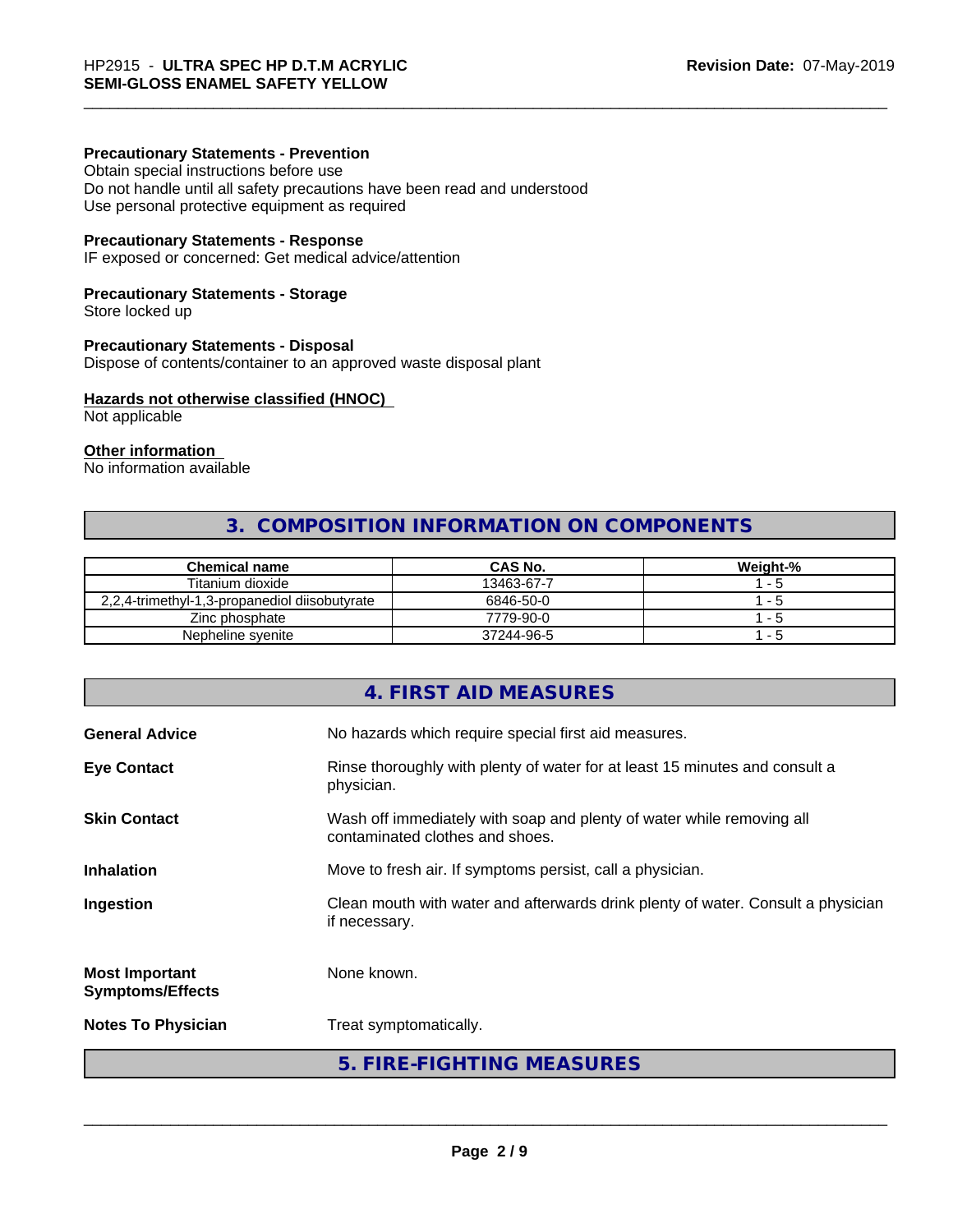| <b>Suitable Extinguishing Media</b>                                              | Use extinguishing measures that are appropriate to local<br>circumstances and the surrounding environment.                                   |
|----------------------------------------------------------------------------------|----------------------------------------------------------------------------------------------------------------------------------------------|
| Protective equipment and precautions for firefighters                            | As in any fire, wear self-contained breathing apparatus<br>pressure-demand, MSHA/NIOSH (approved or equivalent)<br>and full protective gear. |
| <b>Specific Hazards Arising From The Chemical</b>                                | Closed containers may rupture if exposed to fire or<br>extreme heat.                                                                         |
| Sensitivity to mechanical impact                                                 | No.                                                                                                                                          |
| Sensitivity to static discharge                                                  | No.                                                                                                                                          |
| <b>Flash Point Data</b><br>Flash point (°F)<br>Flash Point (°C)<br><b>Method</b> | 250.0<br>121.1<br><b>PMCC</b>                                                                                                                |
| <b>Flammability Limits In Air</b>                                                |                                                                                                                                              |
| Lower flammability limit:<br><b>Upper flammability limit:</b>                    | Not applicable<br>Not applicable                                                                                                             |
| <b>NFPA</b><br>Health: 1<br>Flammability: 1                                      | <b>Instability: 0</b><br><b>Special: Not Applicable</b>                                                                                      |

#### **NFPA Legend**

- 0 Not Hazardous
- 1 Slightly
- 2 Moderate
- 3 High
- 4 Severe

*The ratings assigned are only suggested ratings, the contractor/employer has ultimate responsibilities for NFPA ratings where this system is used.*

*Additional information regarding the NFPA rating system is available from the National Fire Protection Agency (NFPA) at www.nfpa.org.*

|                                  | 6. ACCIDENTAL RELEASE MEASURES                                                                       |  |
|----------------------------------|------------------------------------------------------------------------------------------------------|--|
| <b>Personal Precautions</b>      | Avoid contact with skin, eyes and clothing. Ensure adequate ventilation.                             |  |
| <b>Other Information</b>         | Prevent further leakage or spillage if safe to do so.                                                |  |
| <b>Environmental precautions</b> | See Section 12 for additional Ecological Information.                                                |  |
| <b>Methods for Cleaning Up</b>   | Soak up with inert absorbent material. Sweep up and shovel into suitable<br>containers for disposal. |  |

**7. HANDLING AND STORAGE**

Handling **Handling Avoid contact with skin, eyes and clothing. Avoid breathing vapors, spray mists or** sanding dust. In case of insufficient ventilation, wear suitable respiratory equipment.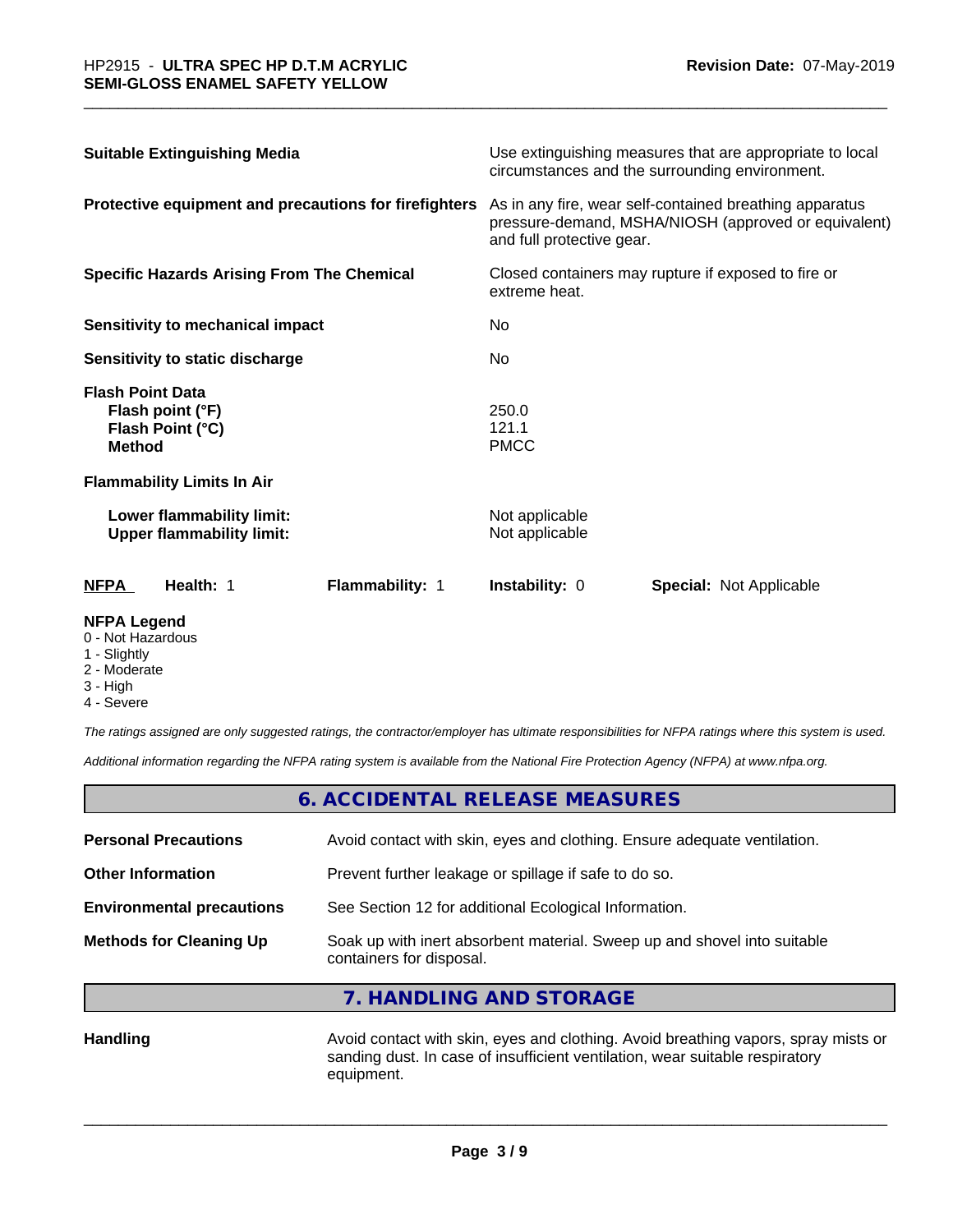**Storage** Keep container tightly closed. Keep out of the reach of children.

**Incompatible Materials** No information available

## **8. EXPOSURE CONTROLS/PERSONAL PROTECTION**

#### **Exposure Limits**

| . .<br>--<br>ים ה<br>чика.<br>паше | ⊣اف<br>"<br>.     | <b>DE</b><br>$\mathbf{r}$<br>-- |
|------------------------------------|-------------------|---------------------------------|
| ' ita<br>n dioxide<br>ាបេក         | ^ ^<br>…a/m∘<br>м | . .<br>∆ו∧ר<br>ma<br>$\sim$     |

#### **Legend**

ACGIH - American Conference of Governmental Industrial Hygienists Exposure Limits OSHA - Occupational Safety & Health Administration Exposure Limits N/E - Not Established

| <b>Engineering Measures</b>          | Ensure adequate ventilation, especially in confined areas.                                                                          |
|--------------------------------------|-------------------------------------------------------------------------------------------------------------------------------------|
| <b>Personal Protective Equipment</b> |                                                                                                                                     |
| <b>Eye/Face Protection</b>           | Safety glasses with side-shields.                                                                                                   |
| <b>Skin Protection</b>               | Protective gloves and impervious clothing.                                                                                          |
| <b>Respiratory Protection</b>        | In case of insufficient ventilation wear suitable respiratory equipment.                                                            |
| <b>Hygiene Measures</b>              | Avoid contact with skin, eyes and clothing. Remove and wash contaminated<br>clothing before re-use. Wash thoroughly after handling. |

# **9. PHYSICAL AND CHEMICAL PROPERTIES**

| liquid<br>little or no odor<br>No information available<br>$9.1 - 9.2$<br>$1.09 - 1.11$<br>No information available<br>No information available<br>No information available<br>No information available<br>No information available<br>No information available<br>No information available<br>40 - 50<br>$35 - 45$<br>$50 - 60$<br>$55 - 65$<br>< 150<br>212<br>100<br>32<br>0<br>250.0 |
|------------------------------------------------------------------------------------------------------------------------------------------------------------------------------------------------------------------------------------------------------------------------------------------------------------------------------------------------------------------------------------------|
| 121.1<br><b>PMCC</b>                                                                                                                                                                                                                                                                                                                                                                     |
|                                                                                                                                                                                                                                                                                                                                                                                          |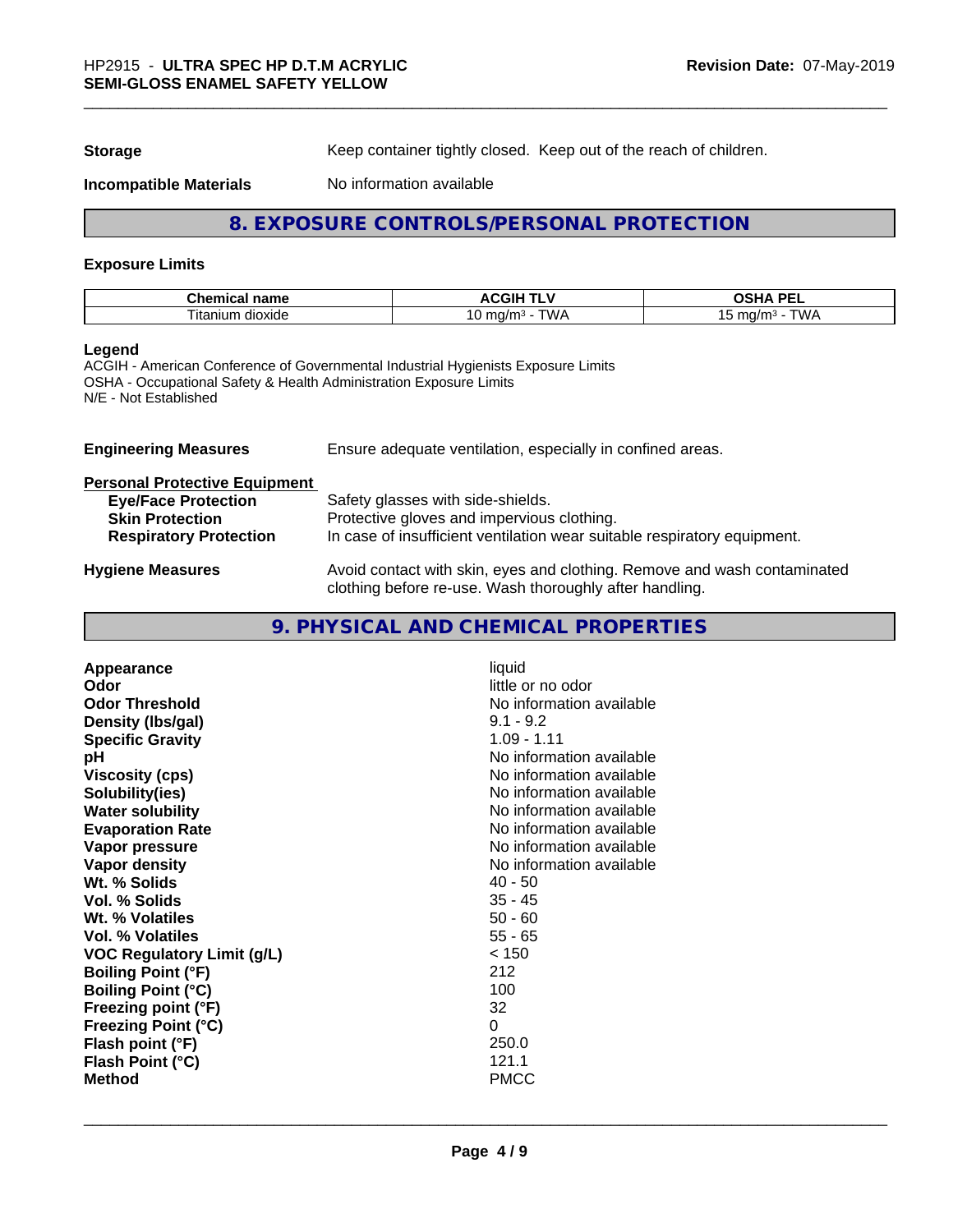**Flammability (solid, gas)** Not applicable<br>
Upper flammability limit:<br>
Not applicable **Upper flammability limit:**<br> **Lower flammability limit:**<br>
Not applicable<br>
Not applicable **Lower flammability limit:**<br> **Autoignition Temperature (°F)**<br>
Mo information available Autoignition Temperature (°F)<br>
Autoignition Temperature (°C)<br>
No information available Autoignition Temperature (°C)<br>
Decomposition Temperature (°F)<br>
No information available **Decomposition Temperature (°F)**<br> **Decomposition Temperature (°C)**<br>
No information available **Decomposition Temperature (°C)**<br>Partition coefficient

**No information available** 

### **10. STABILITY AND REACTIVITY**

| <b>Reactivity</b>                         | Not Applicable                           |
|-------------------------------------------|------------------------------------------|
| <b>Chemical Stability</b>                 | Stable under normal conditions.          |
| <b>Conditions to avoid</b>                | Prevent from freezing.                   |
| <b>Incompatible Materials</b>             | No materials to be especially mentioned. |
| <b>Hazardous Decomposition Products</b>   | None under normal use.                   |
| <b>Possibility of hazardous reactions</b> | None under normal conditions of use.     |

## **11. TOXICOLOGICAL INFORMATION**

| <b>Product Information</b>               |                                                                                                                   |
|------------------------------------------|-------------------------------------------------------------------------------------------------------------------|
| Information on likely routes of exposure |                                                                                                                   |
|                                          | <b>Principal Routes of Exposure</b> Eye contact, skin contact and inhalation.                                     |
| <b>Acute Toxicity</b>                    |                                                                                                                   |
| <b>Product Information</b>               | No information available                                                                                          |
|                                          | Symptoms related to the physical, chemical and toxicological characteristics                                      |
| <b>Symptoms</b>                          | No information available                                                                                          |
|                                          | Delayed and immediate effects as well as chronic effects from short and long-term exposure                        |
| Eye contact<br><b>Skin contact</b>       | May cause slight irritation.<br>Substance may cause slight skin irritation. Prolonged or repeated contact may dry |
|                                          | skin and cause irritation.                                                                                        |
| <b>Inhalation</b>                        | May cause irritation of respiratory tract.                                                                        |
| Ingestion                                | Ingestion may cause gastrointestinal irritation, nausea, vomiting and diarrhea.                                   |
| <b>Sensitization</b>                     | No information available                                                                                          |
| <b>Neurological Effects</b>              | No information available.                                                                                         |
| <b>Mutagenic Effects</b>                 | No information available.                                                                                         |
| <b>Reproductive Effects</b>              | Possible risk of impaired fertility. Possible risk of harm to the unborn child.                                   |
| <b>Developmental Effects</b>             | No information available.                                                                                         |
| <b>Target organ effects</b>              | No information available.                                                                                         |
| <b>STOT - single exposure</b>            | No information available.                                                                                         |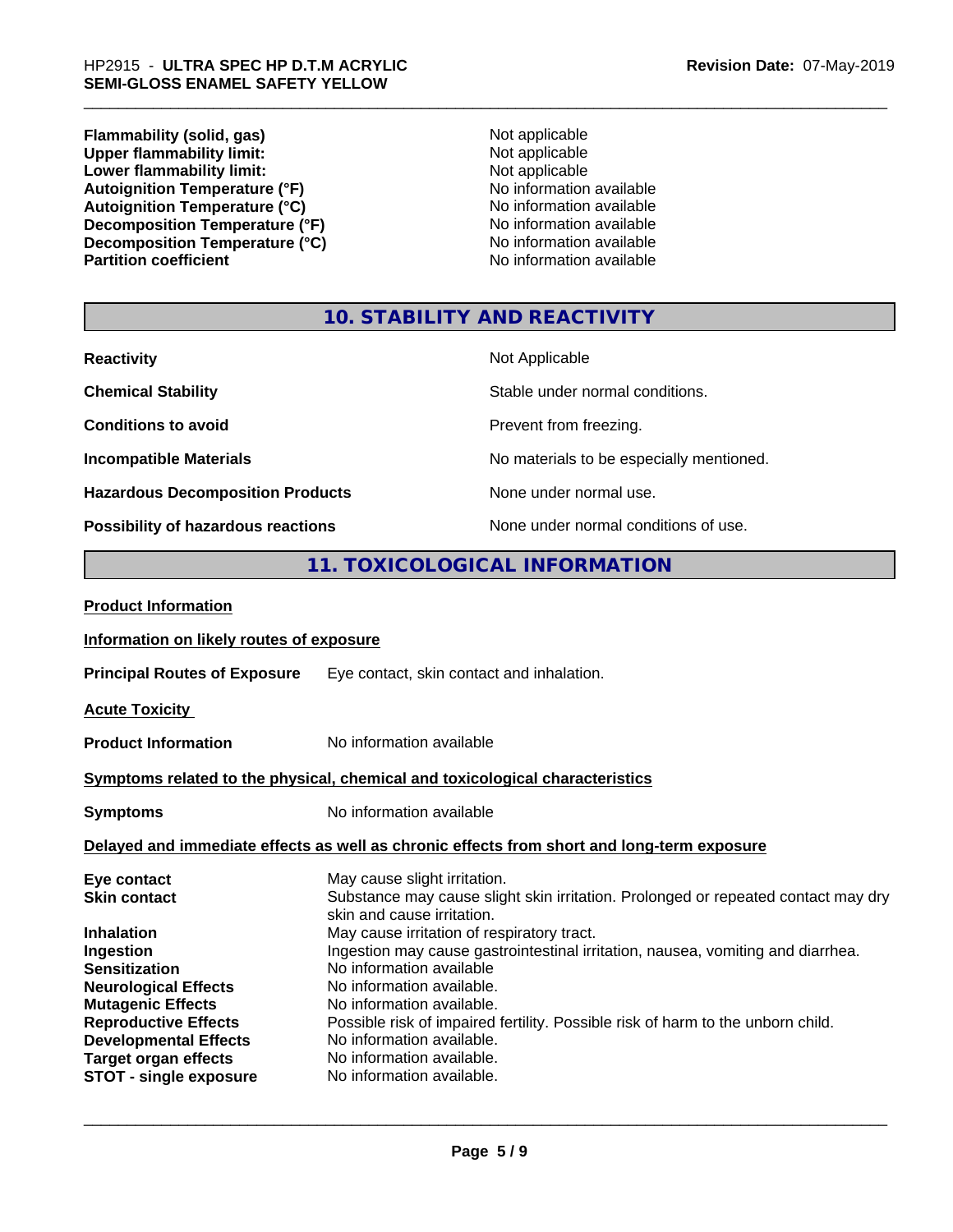| <b>STOT - repeated exposure</b> | No information available. |
|---------------------------------|---------------------------|
| Other adverse effects           | No information available. |
| <b>Aspiration Hazard</b>        | No information available  |

#### **Numerical measures of toxicity**

#### **The following values are calculated based on chapter 3.1 of the GHS document**

**ATEmix (oral)** 47209 mg/kg

#### **Component Information**

| Chemical name                   | Oral LD50            | Dermal LD50 | Inhalation LC50 |
|---------------------------------|----------------------|-------------|-----------------|
| Titanium dioxide                | > 10000 mg/kg (Rat)  |             |                 |
| 13463-67-7                      |                      |             |                 |
| 2,2,4-trimethyl-1,3-propanediol | $>$ 3200 mg/kg (Rat) |             |                 |
| diisobutyrate                   |                      |             |                 |
| 6846-50-0                       |                      |             |                 |
| Zinc phosphate                  | $>$ 5000 mg/kg (Rat) |             |                 |
| 7779-90-0                       |                      |             |                 |

#### **Carcinogenicity**

*The information below indicateswhether each agency has listed any ingredient as a carcinogen:.*

| <b>Chemical name</b>                       | <b>IARC</b>          | <b>NTP</b> | OSHA   |  |
|--------------------------------------------|----------------------|------------|--------|--|
|                                            | 2B<br>Possible Human |            | Listed |  |
| $'$ Titanium $\overline{.}$<br>n dioxide : | Carcinoɑen           |            |        |  |

• Although IARC has classified titanium dioxide as possibly carcinogenic to humans (2B), their summary concludes: "No significant exposure to titanium dioxide is thought to occur during the use of products in which titanium dioxide is bound to other materials, such as paint."

#### **Legend**

IARC - International Agency for Research on Cancer NTP - National Toxicity Program OSHA - Occupational Safety & Health Administration

**12. ECOLOGICAL INFORMATION**

#### **Ecotoxicity Effects**

The environmental impact of this product has not been fully investigated.

#### **Product Information**

#### **Acute Toxicity to Fish**

No information available

#### **Acute Toxicity to Aquatic Invertebrates**

No information available

#### **Acute Toxicity to Aquatic Plants**

No information available

#### **Persistence / Degradability**

No information available.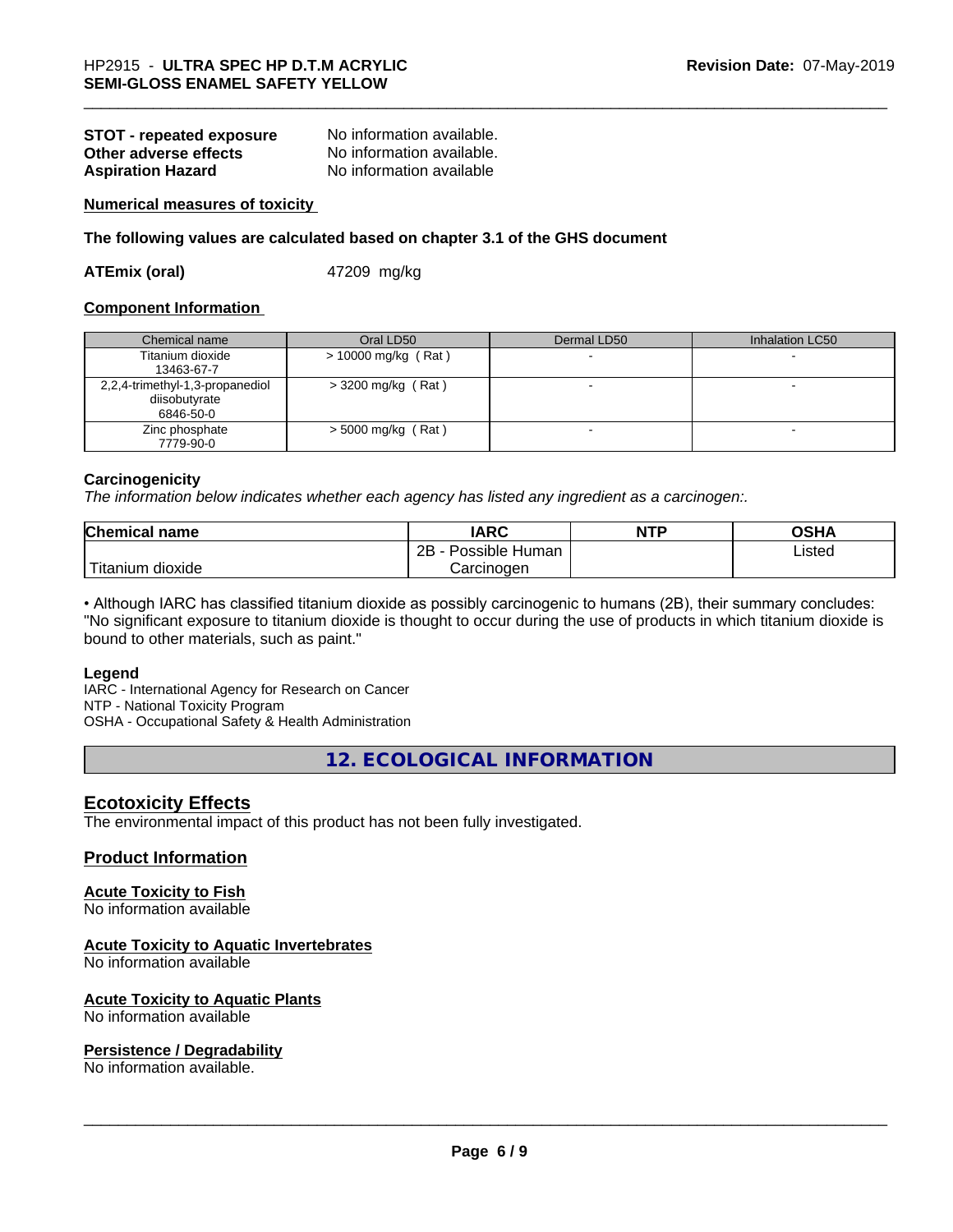#### **Bioaccumulation**

No information available.

#### **Mobility in Environmental Media**

No information available.

#### **Ozone**

No information available

#### **Component Information**

#### **Acute Toxicity to Fish**

Titanium dioxide  $LC50: > 1000$  mg/L (Fathead Minnow - 96 hr.)

#### **Acute Toxicity to Aquatic Invertebrates**

No information available

### **Acute Toxicity to Aquatic Plants**

No information available

|                                                  | 13. DISPOSAL CONSIDERATIONS                                                                                                                                                                                               |  |
|--------------------------------------------------|---------------------------------------------------------------------------------------------------------------------------------------------------------------------------------------------------------------------------|--|
| <b>Waste Disposal Method</b>                     | Dispose of in accordance with federal, state, and local regulations. Local<br>requirements may vary, consult your sanitation department or state-designated<br>environmental protection agency for more disposal options. |  |
|                                                  | 14. TRANSPORT INFORMATION                                                                                                                                                                                                 |  |
| <b>DOT</b>                                       | Not regulated                                                                                                                                                                                                             |  |
| <b>ICAO/IATA</b>                                 | Not regulated                                                                                                                                                                                                             |  |
| <b>IMDG / IMO</b>                                | Not regulated                                                                                                                                                                                                             |  |
|                                                  | <b>15. REGULATORY INFORMATION</b>                                                                                                                                                                                         |  |
| <b>International Inventories</b>                 |                                                                                                                                                                                                                           |  |
| <b>TSCA: United States</b><br><b>DSL: Canada</b> | Yes - All components are listed or exempt.<br>Yes - All components are listed or exempt.                                                                                                                                  |  |

# **Federal Regulations**

| SARA 311/312 hazardous categorization |     |  |
|---------------------------------------|-----|--|
| Acute health hazard                   | No. |  |
| Chronic Health Hazard                 | Yes |  |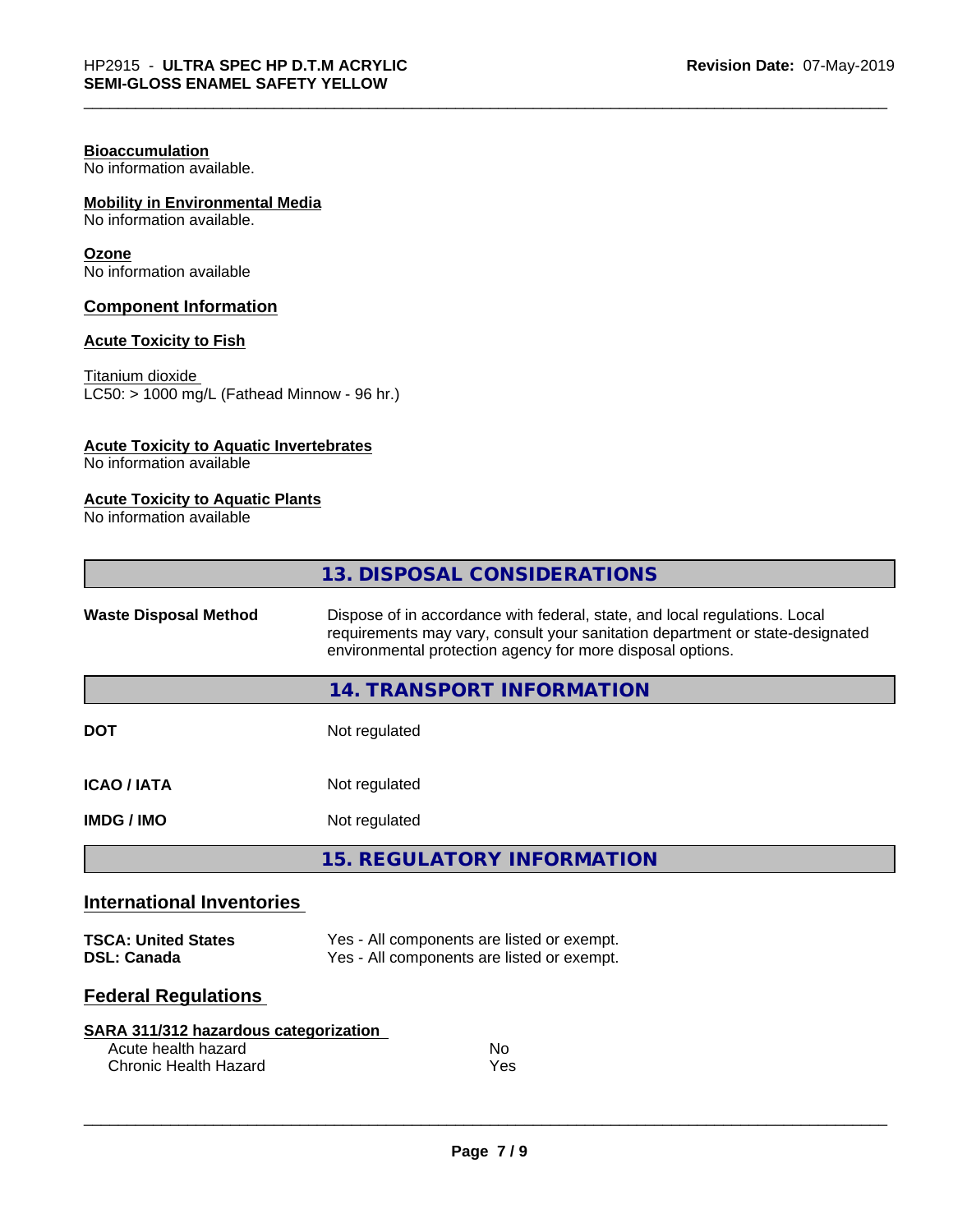| Fire hazard                       | N٥ |
|-----------------------------------|----|
| Sudden release of pressure hazard | N٥ |
| Reactive Hazard                   | No |

#### **SARA 313**

Section 313 of Title III of the Superfund Amendments and Reauthorization Act of 1986 (SARA). This product contains a chemical or chemicals which are subject to the reporting requirements of the Act and Title 40 of the Code of Federal Regulations, Part 372:

| <b>Chemical name</b> | CAS No.   | Weight-% | <b>CERCLA/SARA 313</b>     |
|----------------------|-----------|----------|----------------------------|
|                      |           |          | (de minimis concentration) |
| Zinc phosphate       | 7779-90-0 |          |                            |

**Clean Air Act,Section 112 Hazardous Air Pollutants (HAPs) (see 40 CFR 61)**

This product contains the following HAPs:

*None*

### **US State Regulations**

#### **California Proposition 65**

**AN** WARNING: Cancer and Reproductive Harm– www.P65warnings.ca.gov

#### **State Right-to-Know**

| `hemicaı<br>name<br>اد                 | IVIC<br>avnustus | ∴Jerse∨<br><b>Nev</b> | ≅'''vania |
|----------------------------------------|------------------|-----------------------|-----------|
| $- -$<br>.<br>.um<br>dioxide<br>ltanii |                  |                       |           |
| _<br>hosphate<br>∠inc∴<br>IJ           |                  |                       |           |

**Legend**

X - Listed

**16. OTHER INFORMATION**

**HMIS** - **Health:** 1\* **Flammability:** 1 **Reactivity:** 0 **PPE:** -

 $\overline{\phantom{a}}$  ,  $\overline{\phantom{a}}$  ,  $\overline{\phantom{a}}$  ,  $\overline{\phantom{a}}$  ,  $\overline{\phantom{a}}$  ,  $\overline{\phantom{a}}$  ,  $\overline{\phantom{a}}$  ,  $\overline{\phantom{a}}$  ,  $\overline{\phantom{a}}$  ,  $\overline{\phantom{a}}$  ,  $\overline{\phantom{a}}$  ,  $\overline{\phantom{a}}$  ,  $\overline{\phantom{a}}$  ,  $\overline{\phantom{a}}$  ,  $\overline{\phantom{a}}$  ,  $\overline{\phantom{a}}$ 

#### **HMIS Legend**

- 0 Minimal Hazard
- 1 Slight Hazard
- 2 Moderate Hazard
- 3 Serious Hazard
- 4 Severe Hazard
- **Chronic Hazard**

X - Consult your supervisor or S.O.P. for "Special" handling instructions.

*Note: The PPE rating has intentionally been left blank. Choose appropriate PPE that will protect employees from the hazards the material will present under the actual normal conditions of use.*

*Caution: HMISÒ ratings are based on a 0-4 rating scale, with 0 representing minimal hazards or risks, and 4 representing significant hazards or*